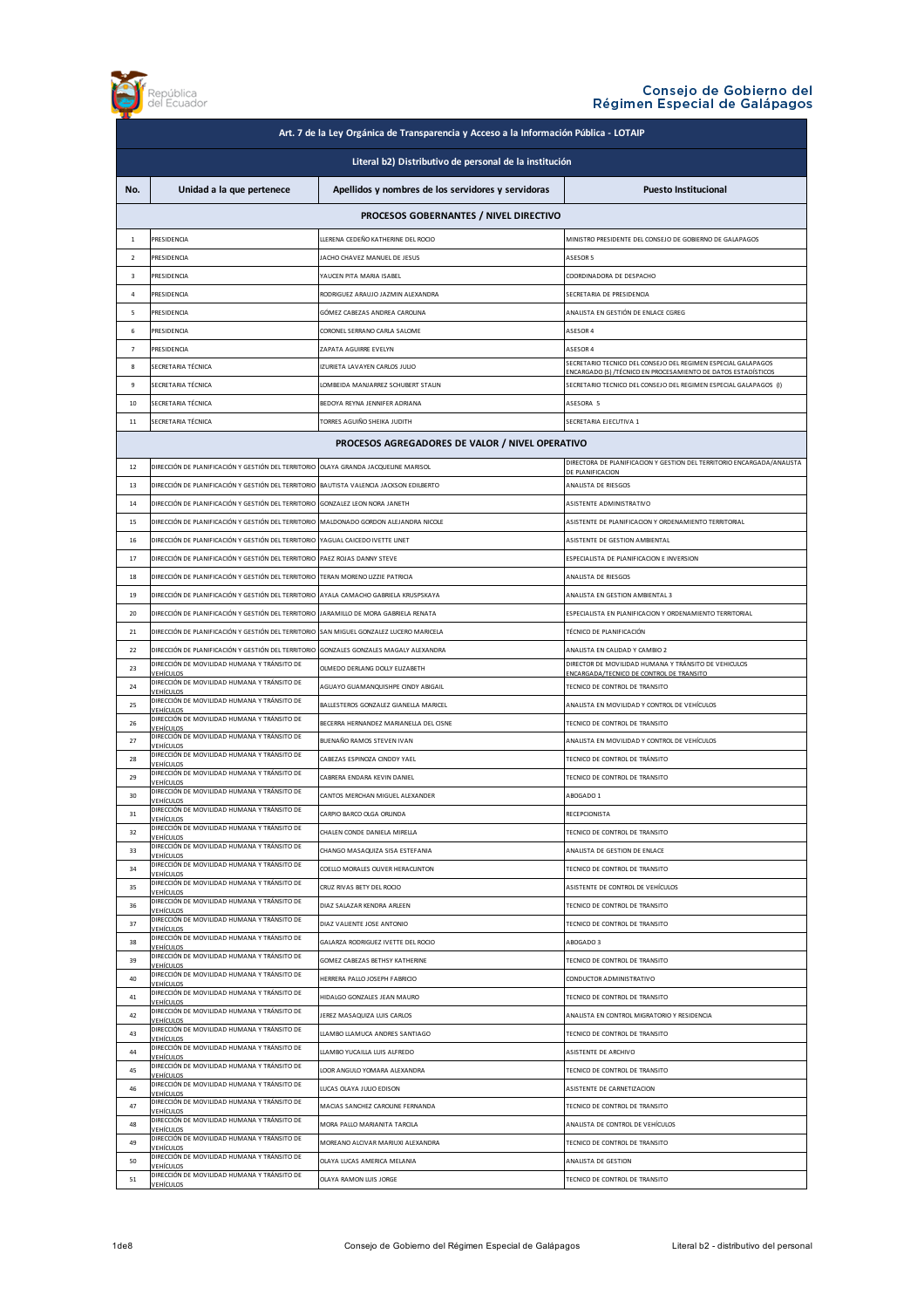

| Art. 7 de la Ley Orgánica de Transparencia y Acceso a la Información Pública - LOTAIP |                                                                 |                                                    |                                        |
|---------------------------------------------------------------------------------------|-----------------------------------------------------------------|----------------------------------------------------|----------------------------------------|
| Literal b2) Distributivo de personal de la institución                                |                                                                 |                                                    |                                        |
| No.                                                                                   | Unidad a la que pertenece                                       | Apellidos y nombres de los servidores y servidoras | <b>Puesto Institucional</b>            |
| 52                                                                                    | DIRECCIÓN DE MOVILIDAD HUMANA Y TRÁNSITO DE<br><b>VEHÍCULOS</b> | PARRA OCHOA ESTHER BEATRIZ                         | TECNICO DE CONTROL DE TRANSITO         |
| 53                                                                                    | DIRECCIÓN DE MOVILIDAD HUMANA Y TRÁNSITO DE<br>VEHÍCULOS        | PUGA REYES CESAR STALIN                            | TECNICO DE CONTROL DE TRANSITO         |
| 54                                                                                    | DIRECCIÓN DE MOVILIDAD HUMANA Y TRÁNSITO DE                     | ROBLES CASTRO MARCOS ALEXANDER                     | TECNICO DE CONTROL DE TRANSITO         |
| 55                                                                                    | VEHÍCULOS<br>DIRECCIÓN DE MOVILIDAD HUMANA Y TRÁNSITO DE        | RODRIGUEZ ALARCON INDIRA ELIZABETH                 | TECNICO DE CONTROL DE TRANSITO         |
| 56                                                                                    | <u>VEHÍCULOS</u><br>DIRECCIÓN DE MOVILIDAD HUMANA Y TRÁNSITO DE | RON ZURITA BARBARA MAITE                           | TECNICO DE CONTROL DE TRANSITO         |
| 57                                                                                    | VEHÍCULOS<br>DIRECCIÓN DE MOVILIDAD HUMANA Y TRÁNSITO DE        | SANTAMARIA MONTFROS GIOVANNI ALEXIS                | TECNICO DE CONTROL DE TRANSITO         |
| 58                                                                                    | /FHÍCULOS<br>DIRECCIÓN DE MOVILIDAD HUMANA Y TRÁNSITO DE        | SORNOZA ZAMBRANO TANYA NATHALY                     | TECNICO DE CONTROL DE TRANSITO         |
| 59                                                                                    | <b>EHÍCULOS</b><br>DIRECCIÓN DE MOVILIDAD HUMANA Y TRÁNSITO DE  | SUAREZ SANCHEZ ERICK ABEL                          | TECNICO DE CONTROL DE TRANSITO         |
| 60                                                                                    | <b>EHÍCULOS</b><br>DIRECCIÓN DE MOVILIDAD HUMANA Y TRÁNSITO DE  | TAYUPANDA PAGALO MERCI NOEMI                       | TECNICO DE CONTROL DE TRANSITO         |
| 61                                                                                    | / EHÍCULOS<br>DIRECCIÓN DE MOVILIDAD HUMANA Y TRÁNSITO DE       | YARLEQUE CHICA ZOILA DE LOS ANGELES                | TECNICO DE CONTROL DE TRANSITO         |
| 62                                                                                    | VEHÍCULOS<br>DIRECCIÓN DE MOVILIDAD HUMANA Y TRÁNSITO DE        | ZAVALA MARCOS HENRY                                | TECNICO DE CONTROL DE TRANSITO 1       |
| 63                                                                                    | <u><i>VEHÍCULOS</i></u><br>DIRECCIÓN DE OBRAS PÚBLICAS          | MONCAYO ANDRADE ROMEO LUIS                         | DIRECTOR DE OBRAS PÚBLICAS             |
| 64                                                                                    | DIRECCIÓN DE OBRAS PÚBLICAS                                     | ALAVA MATEUS CELSO LEONARDO                        | JORNALERO DE OBRAS PÚBLICAS            |
| 65                                                                                    | DIRECCIÓN DE OBRAS PÚBLICAS                                     | BALLESTEROS CRIOLLO NIXSON GEOVANNI                | CHOFER DE VEHICULOS PESADOS            |
| 66                                                                                    | DIRECCIÓN DE OBRAS PÚBLICAS                                     | BOADA AMAY DIEGO ARMANDO                           | EXPERTO EN VIALIDAD Y OBRA PUBLICA     |
| 67                                                                                    | DIRECCIÓN DE OBRAS PÚBLICAS                                     | CABEZAS MATAPUNCHO NESTOR GLEN                     | OPERADOR DE MAQUINA                    |
| 68                                                                                    | DIRECCIÓN DE OBRAS PÚBLICAS                                     | CASTILLO MORENO ANGEL YOBANE                       | JORNALERO DE OBRAS PÚBLICAS            |
| 69                                                                                    | DIRECCIÓN DE OBRAS PÚBLICAS                                     | CHILIQUINGA TOSCANO MARIO PATRICIO                 | <b>IORNALERO</b>                       |
| 70                                                                                    | DIRECCIÓN DE OBRAS PÚBLICAS                                     | CRUZ BRIONES VICTOR MANUEL                         | <b>JORNALERO</b>                       |
| 71                                                                                    | DIRECCIÓN DE OBRAS PÚBLICAS                                     | COQUE VILLALBA JHON RAMIRO                         | TECNICO DE MANTENIMIENTO               |
| 72                                                                                    | DIRECCIÓN DE OBRAS PÚBLICAS                                     | DE LA TORRE OLAYA EDWIN RAMON                      | CHOFER DE VEHICULOS PESADOS            |
| 73                                                                                    | DIRECCIÓN DE OBRAS PÚBLICAS                                     | DUARTE CORREA LUIS FELIPE                          | <b>JORNALERO</b>                       |
| 74                                                                                    | DIRECCIÓN DE OBRAS PÚBLICAS                                     | FLORES ZAMBRANO JOSE ITALO                         | JORNALERO DE OBRAS PÚBLICAS            |
| 75                                                                                    | DIRECCIÓN DE OBRAS PÚBLICAS                                     | GALARZA HARO JOSE JEFERSON                         | OPERADOR DE MAQUINA                    |
| 76                                                                                    | DIRECCIÓN DE OBRAS PÚBLICAS                                     | GANDO SANDOVAL LEOPOLDO ABRAHAN                    | CHOFER DE VEHICULOS PESADOS            |
| 77                                                                                    | DIRECCIÓN DE OBRAS PÚBLICAS                                     | GIL GUAMANQUISHPE RUBEN GEOVANNY                   | CHOFER DE VEHICULOS PESADOS            |
| 78                                                                                    | DIRECCIÓN DE OBRAS PÚBLICAS                                     | GONZALEZ PUGA VICTOR HUGO                          | <b>GUARDIAN</b>                        |
| 79                                                                                    | DIRECCIÓN DE OBRAS PÚBLICAS                                     | HERRERA HERRERA PABLO GERMAN                       | INGENIERO MECANICO                     |
| 80                                                                                    | DIRECCIÓN DE OBRAS PÚBLICAS                                     | HOLGUIN LUNA JONATHAN FIDEL                        | JORNALERO DE OBRAS PÚBLICAS            |
| 81                                                                                    | DIRECCIÓN DE OBRAS PÚBLICAS                                     | LARA GUAMANQUISHPE GILBER ISMAEL                   | OPERADOR DE MAQUINARIA O EQUIPO PESADO |
| 82                                                                                    | DIRECCIÓN DE OBRAS PÚBLICAS                                     | LEON LINO BENIGNO MURILLO                          | JORNALERO DE OBRAS PÚBLICAS            |
| 83                                                                                    | DIRECCIÓN DE OBRAS PÚBLICAS                                     | LEON YAULI KENLLY MAURICIO                         | JORNALERO DE OBRAS PÚBLICAS            |
| 84                                                                                    | DIRECCIÓN DE OBRAS PÚBLICAS                                     | LOPEZ CAIZA HENRRY POLIVIO                         | TECNICO DE OBRAS PÚBLICAS              |
| 85                                                                                    | DIRECCIÓN DE OBRAS PÚBLICAS                                     | MASAQUIZA MASAQUIZA ETHAN JOSHUA                   | SOLDADOR                               |
| 86                                                                                    | DIRECCIÓN DE OBRAS PÚBLICAS                                     | MASAQUIZA PILLA SERAFIN                            | OPERADOR DE MAQUINARIA O EQUIPO PESADO |
| 87                                                                                    | DIRECCIÓN DE OBRAS PÚBLICAS                                     | MORAN MORA ERICK ALEJANDRO                         | ELECTROMECANICO                        |
| 88                                                                                    | DIRECCIÓN DE OBRAS PÚBLICAS                                     | OLAYA LUCAS WITMAN EDISON                          | OPERADOR DE MOTONIVELADORA             |
| 89                                                                                    | DIRECCIÓN DE OBRAS PÚBLICAS                                     | ORELLANA ORTIZ CARLOS ALBERTO                      | <b>JORNALERO</b>                       |
| 90                                                                                    | DIRECCIÓN DE OBRAS PÚBLICAS                                     | PALLO CAIZA DANIEL RIVER                           | OPERADOR DE MAQUINARIA O EQUIPO PESADO |
| 91                                                                                    | DIRECCIÓN DE OBRAS PÚBLICAS                                     | PALLO CRUZ JOEL ENRIQUE                            | JORNALERO DE OBRAS PÚBLICAS            |
| 92                                                                                    | DIRECCIÓN DE OBRAS PÚBLICAS                                     | PALLO LEON JULIO OSWALDO                           | OPERADOR DE TRACTOR                    |
| 93                                                                                    | DIRECCIÓN DE OBRAS PÚBLICAS                                     | PALLO NARANJO GABRIEL ALEJANDRO                    | JORNALERO DE OBRAS PÚBLICAS            |
| 94                                                                                    | DIRECCIÓN DE OBRAS PÚBLICAS                                     | PATIÑO NAZARENO DEMBER MEDARDO                     | ASISTENTE DE ARQUITECTURA              |
| 95                                                                                    | DIRECCIÓN DE OBRAS PÚBLICAS                                     |                                                    | ANALISTA EN VIALIDAD Y OBRA PUBLICA    |
| 96                                                                                    | DIRECCIÓN DE OBRAS PÚBLICAS                                     | PERALTA TORRES JENNYFER CAROLINA                   |                                        |
|                                                                                       |                                                                 | PILAY CRUZ FRANCISCO JAVIER                        | OPERADOR DE MAQUINARIA O EQUIPO PESADO |
| 97                                                                                    | DIRECCIÓN DE OBRAS PÚBLICAS                                     | QUINAPANTA JIMENEZ MANUEL MECIAS                   | JORNALERO DE OBRAS PÚBLICAS            |
| 98                                                                                    | DIRECCIÓN DE OBRAS PÚBLICAS                                     | RICAURTE MORAN NAVID SEBASTIAN                     | JORNALERO DE OBRAS PÚBLICAS            |
| 99                                                                                    | DIRECCIÓN DE OBRAS PÚBLICAS                                     | ROBALINO VALENCIA ANGEL GUILLERMO                  | TECNICO DE OBRAS PÚBLICAS              |
| 100                                                                                   | DIRECCIÓN DE OBRAS PÚBLICAS                                     | RODRIGUEZ BALLESTEROS TEDDY XAVIER                 | JORNALERO DE OBRAS PÚBLICAS            |
| 101                                                                                   | DIRECCIÓN DE OBRAS PÚBLICAS                                     | RODRIGUEZ LUCAS JAZMIN GUADALUPE                   | SECRETARIA                             |
| 102                                                                                   | DIRECCIÓN DE OBRAS PÚBLICAS                                     | ROJAS FALCONI JAIME HUMBERTO                       | AYUDANTE DE MECANICA                   |
| 103                                                                                   | DIRECCIÓN DE OBRAS PÚBLICAS                                     | ROMERO YAULI STALIN EDUARDO                        | ANALISTA DE OBRAS PÚBLICAS             |
| 104                                                                                   | DIRECCIÓN DE OBRAS PÚBLICAS                                     | SANCHEZ ARREAGA JAIME GIOVANNI                     | CONSERJE                               |
| 105                                                                                   | DIRECCIÓN DE OBRAS PÚBLICAS                                     | SUAREZ PILATUÑA JUNIOR JACINTO                     | OPERADOR DE MAQUINARIA O EQUIPO PESADO |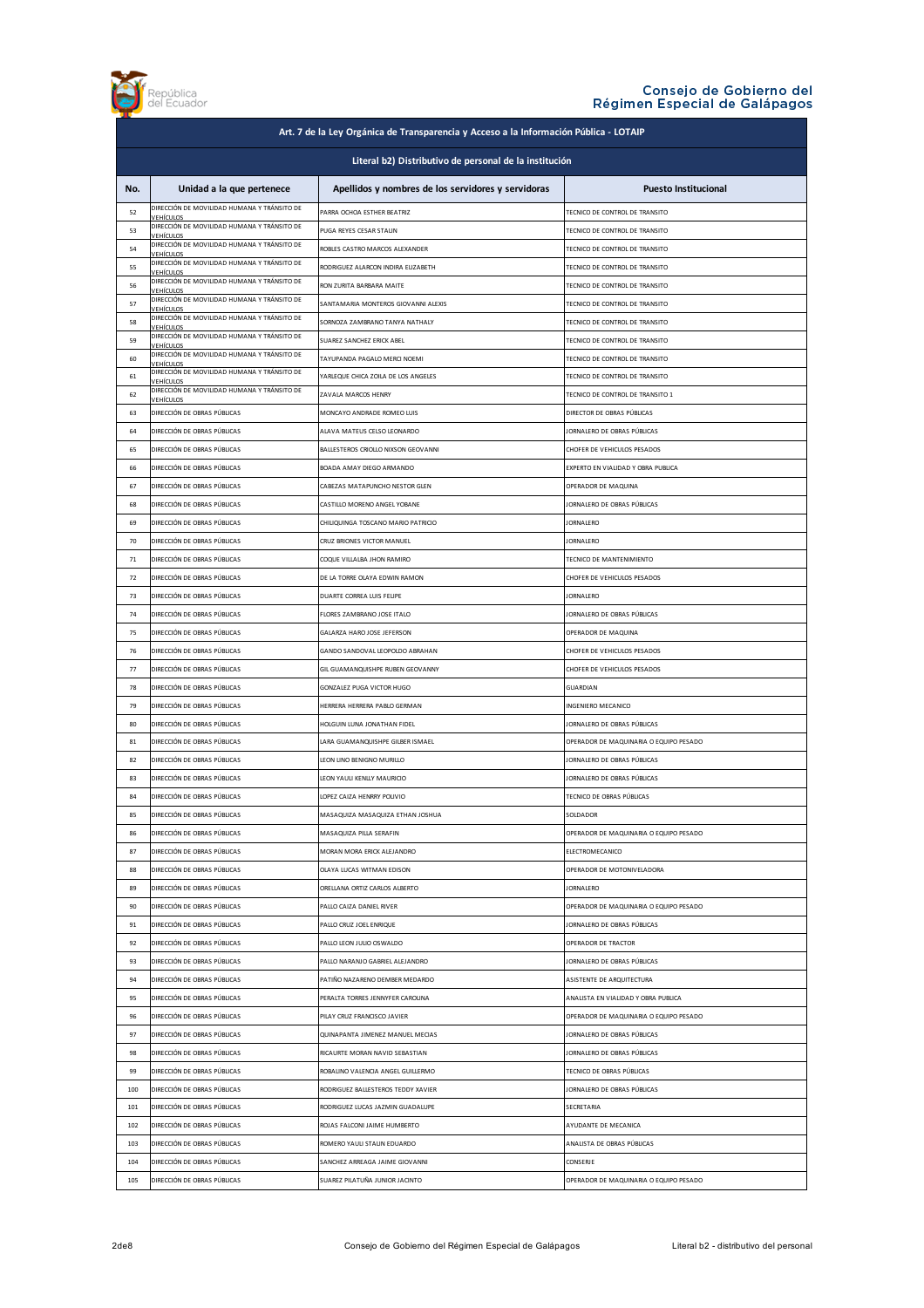

| Art. 7 de la Ley Orgánica de Transparencia y Acceso a la Información Pública - LOTAIP |                                                |                                                    |                                                            |
|---------------------------------------------------------------------------------------|------------------------------------------------|----------------------------------------------------|------------------------------------------------------------|
| Literal b2) Distributivo de personal de la institución                                |                                                |                                                    |                                                            |
| No.                                                                                   | Unidad a la que pertenece                      | Apellidos y nombres de los servidores y servidoras | <b>Puesto Institucional</b>                                |
| 106                                                                                   | DIRECCIÓN DE OBRAS PÚBLICAS                    | SUSCAL RAMON JOHANNA ALEXANDRA                     | EXPERTO EN VIALIDAD                                        |
| 107                                                                                   | DIRECCIÓN DE OBRAS PÚBLICAS                    | TIPAN MEDINA ARCESIO ROBERTO PABLO                 | JEFE DE FISCALIZACIÓN                                      |
| 108                                                                                   | DIRECCIÓN DE OBRAS PÚBLICAS                    | USHAP UNUP STALIN PATRICIO                         | AYUDANTE DE EQUIPO CAMINERO                                |
| 109                                                                                   | DIRECCIÓN DE OBRAS PÚBLICAS                    | VEINTIMILLA ORRALA EDDY ROSENDO                    | AYUDANTE DE EQUIPO CAMINERO                                |
| 110                                                                                   | DIRECCIÓN DE OBRAS PÚBLICAS                    | VERA SERRANO RONNY GEORGE                          | JORNALERO DE OBRAS PÚBLICAS                                |
| 111                                                                                   | DIRECCIÓN DE OBRAS PÚBLICAS                    | VILLAMAR MACIAS PEDRO LUIS                         | JORNALERO DE OBRAS PÚBLICAS                                |
| 112                                                                                   | DIRECCIÓN DE OBRAS PÚBLICAS                    | WAMPASH NARANKAS BOLIVAR ABELINO                   | JORNALERO DE OBRAS PÚBLICAS                                |
| 113                                                                                   | DIRECCIÓN DE PRODUCCIÓN Y DESARROLLO HUMANO    | ANDRADE ERAZO DAVID ANDRES                         | DIRECTOR DE PRODUCCION Y DESARROLLO HUMANO                 |
| 114                                                                                   | DIRECCIÓN DE PRODUCCIÓN Y DESARROLLO HUMANO    | ANANGONO ANANGONO EVA ALEXANDRA                    | ANALISTA DE EMPRENDIMIENTO Y SECTOR ARTESANAL              |
| 115                                                                                   | DIRECCIÓN DE PRODUCCIÓN Y DESARROLLO HUMANO    | DAZA JAYA CARLOS CESAR                             | ANALISTA DE TURISMO                                        |
| 116                                                                                   | DIRECCIÓN DE PRODUCCIÓN Y DESARROLLO HUMANO    | LUCERO GARCIA JOSE ROBERTO                         | ANALISTA DE TURISMO                                        |
| 117                                                                                   | DIRECCIÓN DE PRODUCCIÓN Y DESARROLLO HUMANO    | PALLO GARCIA JENNIFER MICAELA                      | ASISTENTE DE FOMENTO PRODUCTIVO                            |
| 118                                                                                   | DIRECCIÓN DE PRODUCCIÓN Y DESARROLLO HUMANO    | RAMOS OCAÑA AMANDA I UCIA                          | ESPECIALISTA EN FOMENTO PRODUCTIVO                         |
| 119                                                                                   | DIRECCIÓN DE PRODUCCIÓN Y DESARROLLO HUMANO    | REINOSO ZAMBRANO CARLA VALENTINA                   | ESPECIALISTA EN DESARROLLO HUMANO                          |
| 120                                                                                   | DIRECCIÓN DE PRODUCCIÓN Y DESARROLLO HUMANO    | SABANDO CORREA ERIK ALFREDO                        | ANALISTA DE FOMENTO PRODUCTIVO                             |
| 121                                                                                   | DIRECCIÓN DE PRODUCCIÓN Y DESARROLLO HUMANO    | TASIPANTA GUANOTASIG NANCY PATRICIA                | ASISTENTE DE PRODUCCION                                    |
| 122                                                                                   | DIRECCIÓN DE PRODUCCIÓN Y DESARROLLO HUMANO    | TUPIZA MORLA RAFAEL ANTONIO                        | ANALISTA EN CALIDAD Y GESTION 3                            |
| 123                                                                                   | DIRECCIÓN DE PRODUCCIÓN Y DESARROLLO HUMANO    | VELASCO LOGROÑO JORGE REMIGIO                      | ESPECIALISTA DE RIEGO                                      |
| 124                                                                                   | DIRECCIÓN DE PRODUCCIÓN Y DESARROLLO HUMANO    | VERA VIVAR ROBERTO XAVIER                          | ANALISTA DE DESARROLLO HUMANO                              |
| 125                                                                                   | UNIDAD DE GOBERNABILIDAD Y SEGURIDAD CIUDADANA | FLORES JARAMILLO PABLO DAVID                       | INTENDENTE GENERAL DE POLICIA                              |
| 126                                                                                   | UNIDAD DE GOBERNABILIDAD Y SEGURIDAD CIUDADANA | BARZOLA GARCÍA SARA BETTY                          | COMISARIO NACIONAL DE POLICIA 2                            |
| 127                                                                                   | UNIDAD DE GOBERNABILIDAD Y SEGURIDAD CIUDADANA | MORENO NAULA SANTOS HUMBERTO                       | TENIENTE POLITICO                                          |
| 128                                                                                   | UNIDAD DE GOBERNABILIDAD Y SEGURIDAD CIUDADANA | LOPEZ MACIAS ADRIANA ESPERANZA                     | COMISARIO/A NACIONAL DE POLICIA 1                          |
| 129                                                                                   | UNIDAD DE GOBERNABILIDAD Y SEGURIDAD CIUDADANA | FLORES GARZON JOVI STEEVE                          | TENIENTE POLITICO                                          |
| 130                                                                                   | UNIDAD DE GOBERNABILIDAD Y SEGURIDAD CIUDADANA | ORTIZ ORTIZ PAOLA TATIANA                          | JEFE POLITICO 1                                            |
| 131                                                                                   | UNIDAD DE GOBERNABILIDAD Y SEGURIDAD CIUDADANA | OLAYA LUCAS AMPARITO DE LOURDES                    | ASISTENTE ADMINISTRATIVA                                   |
| 132                                                                                   | UNIDAD DE GOBERNABILIDAD Y SEGURIDAD CIUDADANA | SALAZAR HERRERA ISRAEL ALEXANDER                   | ANALISTA DE INTENDENCIA                                    |
|                                                                                       |                                                | <b>PROCESOS DESCONCENTRADOS</b>                    |                                                            |
| 133                                                                                   | DIRECCIÓN DISTRITAL DE SANTA CRUZ              | SANCHEZ PINELA DANNY EDISON                        | DIRECTOR DISTRITAL DE SANTA CRUZ ENCARGADO/ESPECIALISTA EN |
| 134                                                                                   | DIRECCIÓN DISTRITAL DE SANTA CRUZ              | ALVARADO SANTANA GLENDA PAOLA                      | PLANIFICACIÓN<br>SECRETARIA EJECUTIVA 1                    |
| 135                                                                                   | DIRECCIÓN DISTRITAL DE SANTA CRUZ              | ANAGUANO BASTIDAS WASHINGTON FRANCISCO             | GUARDIAN                                                   |
| 136                                                                                   | DIRECCIÓN DISTRITAL DE SANTA CRUZ              | ANALUISA DAVILA DIEGO FERNANDO                     | TECNICO DE CONTROL DE TRANSITO                             |
| 137                                                                                   | DIRECCIÓN DISTRITAL DE SANTA CRUZ              | ANDRADE ROMERO VICTOR MANUEL                       | ANALISTA EN VIALIDAD Y OBRA PUBLICA                        |
| 138                                                                                   | DIRECCION DISTRITAL DE SANTA CRUZ              | AUCANCELA CARPIO JHONATHAN FERNANDO                | ANALISTA EN VIALIDAD Y OBRA PUBLICA                        |
| 139                                                                                   | DIRECCIÓN DISTRITAL DE SANTA CRUZ              | BANGUERA VARGAS ELIZABETH SORAIDA                  | TECNICO DE CONTROL DE TRANSITO                             |
| 140                                                                                   | DIRECCIÓN DISTRITAL DE SANTA CRUZ              | BARRERA BURGOS MARTHA PATRICIA                     | ASISTENTE ADMINISTRATIVA/RESPONSABLE DE TALENTO HUMANO     |
| 141                                                                                   | DIRECCIÓN DISTRITAL DE SANTA CRUZ              | BAUTISTA ESPINOZA MARIA FERNANDA                   | RECEPCIONISTA                                              |
| 142                                                                                   | DIRECCIÓN DISTRITAL DE SANTA CRUZ              | BOLAÑOS MARIÑO CESAR DAVID                         | TECNICO DE CONTROL DE TRANSITO                             |
| 143                                                                                   | DIRECCIÓN DISTRITAL DE SANTA CRUZ              | BRAVO MARQUEZ WASHINGTON FELICIANO                 | TECNICO DE CONTROL DE TRANSITO                             |
| 144                                                                                   | DIRECCIÓN DISTRITAL DE SANTA CRUZ              | CADENA CANDO JUAN CARLOS                           | OPERADOR DE MAQUINA                                        |
| 145                                                                                   | DIRECCIÓN DISTRITAL DE SANTA CRUZ              | CAICEDO COROZO GABRIEL GUILLERMO                   | MARINERO                                                   |
| 146                                                                                   | DIRECCIÓN DISTRITAL DE SANTA CRUZ              | CALDERON FREIRE DARWIN ALBERTO                     | OPERADOR DE MAQUINARIA                                     |
| 147                                                                                   | DIRECCIÓN DISTRITAL DE SANTA CRUZ              | CALVOPIÑA CARVAJAL VILMA ELIZABETH                 | ANALISTA DE SEGUIMIENTO Y CONTROL 3                        |
| 148                                                                                   | DIRECCIÓN DISTRITAL DE SANTA CRUZ              | CAMPAÑA VEINTIMILLA BELISARIO RIGOBERTO            | CHOFER DE VEHICULOS LIVIANOS                               |
| 149                                                                                   | DIRECCIÓN DISTRITAL DE SANTA CRUZ              | CACERES JIMENEZ CRISTIAN JAVIER                    | ESPECIALISTA EN FOMENTO PRODUCTIVO                         |
| 150                                                                                   | DIRECCIÓN DISTRITAL DE SANTA CRUZ              | CEDEÑO MANTILLA RAQUEL INES                        | ESPECIALISTA EN GESTIÓN AMBIENTAL                          |
| 151                                                                                   | DIRECCIÓN DISTRITAL DE SANTA CRUZ              | CEDEÑO SALDARRIAGA JOSE RAMON                      | CHOFER DE VEHICULOS LIVIANOS                               |
| 152                                                                                   | DIRECCIÓN DISTRITAL DE SANTA CRUZ              | CHANGO MASAQUIZA MARIA DE LOURDES                  | TECNICO DE CONTROL DE TRANSITO                             |
| 153                                                                                   | DIRECCIÓN DISTRITAL DE SANTA CRUZ              | CHANGO TRUJILLO CARMEN INES                        | TECNICO DE CONTROL DE TRANSITO                             |
| 154                                                                                   | DIRECCIÓN DISTRITAL DE SANTA CRUZ              | CHERREZ CARPIO CARLOS LEONARDO                     | JORNALERO DE OBRAS PÚBLICAS                                |
| 155                                                                                   | DIRECCIÓN DISTRITAL DE SANTA CRUZ              | CHUSIN PATANGO EDWIN RENE                          | JORNALERO DE OBRAS PÚBLICAS                                |
| 156                                                                                   | DIRECCIÓN DISTRITAL DE SANTA CRUZ              | COCHA CUNALATA MILTHON LEONARDO                    | JORNALERO DE OBRAS PÚBLICAS                                |
|                                                                                       | DIRECCIÓN DISTRITAL DE SANTA CRUZ              | CORDOVA GARCIA JAIRO MAURICIO                      | TECNICO DE CONTROL DE TRANSITO                             |
| 157                                                                                   |                                                |                                                    |                                                            |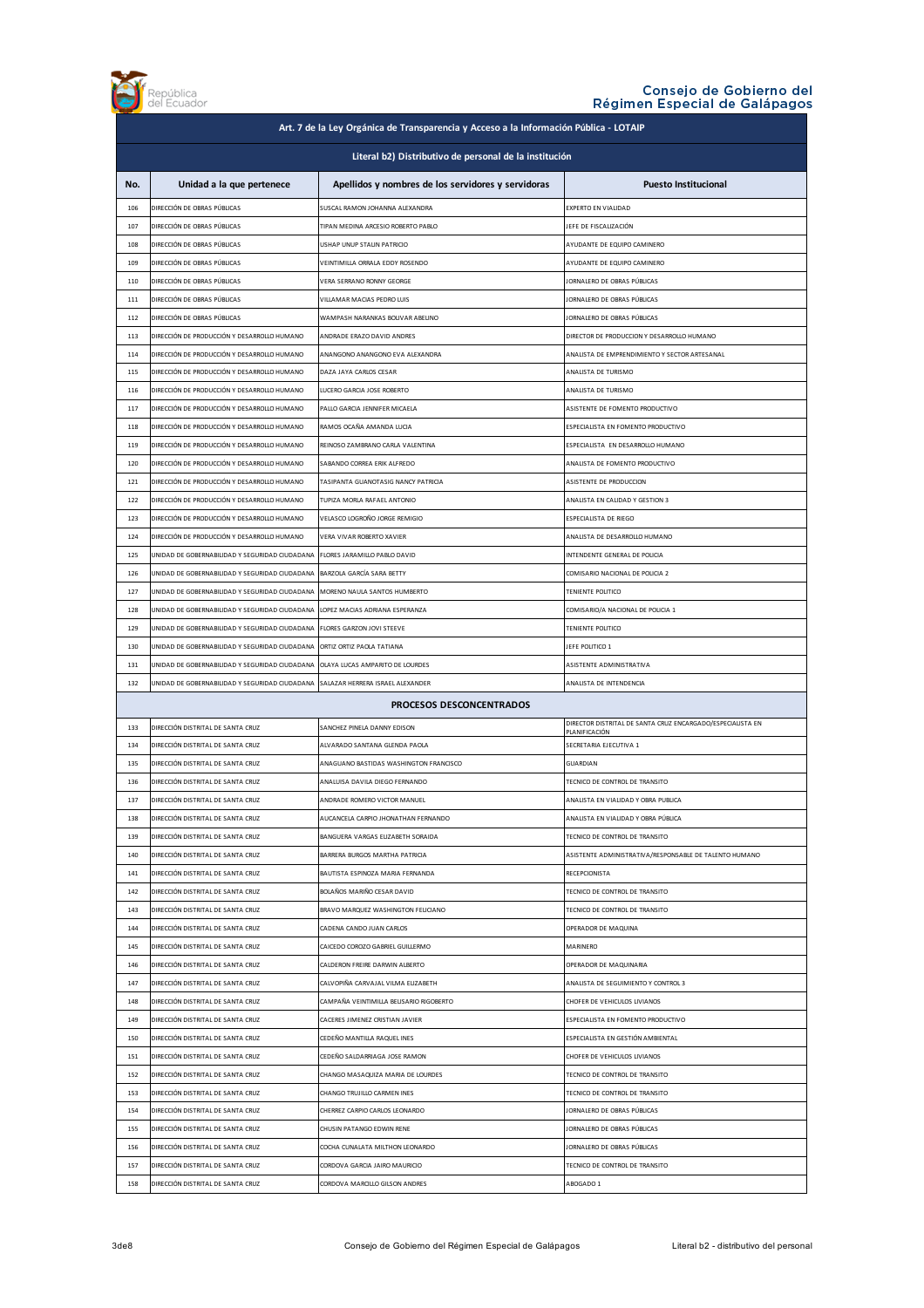

| Art. 7 de la Ley Orgánica de Transparencia y Acceso a la Información Pública - LOTAIP |                                   |                                                             |                                                                                             |
|---------------------------------------------------------------------------------------|-----------------------------------|-------------------------------------------------------------|---------------------------------------------------------------------------------------------|
| Literal b2) Distributivo de personal de la institución                                |                                   |                                                             |                                                                                             |
| No.                                                                                   | Unidad a la que pertenece         | Apellidos y nombres de los servidores y servidoras          | <b>Puesto Institucional</b>                                                                 |
| 159                                                                                   | DIRECCIÓN DISTRITAL DE SANTA CRUZ | CORDOVA TOAINGA JORGE WASHINGTON                            | GUARDIAN                                                                                    |
| 160                                                                                   | DIRECCIÓN DISTRITAL DE SANTA CRUZ | CORREA CORREA JUAN CARLOS                                   | <b>GUARDIA</b>                                                                              |
| 161                                                                                   | DIRECCIÓN DISTRITAL DE SANTA CRUZ | CORREA MENDOZA CARMEN DEL ROCIO                             | <b>ASISTENTE</b>                                                                            |
| 162                                                                                   | DIRECCIÓN DISTRITAL DE SANTA CRUZ | CUEVA CALVA RUBI CRISTINA                                   | TECNICO DE CONTROL DE TRANSITO                                                              |
| 163                                                                                   | DIRECCIÓN DISTRITAL DE SANTA CRUZ | ESCOBAR VALLE ADRIANA ELIZABETH                             | TECNICO DE CONTROL DE VEHICULOS                                                             |
| 164                                                                                   | DIRECCIÓN DISTRITAL DE SANTA CRUZ | ESPIN CALDERON EDWIN ALEJANDRO                              | TECNICO DE CONTROL DE TRANSITO                                                              |
| 165                                                                                   | DIRECCIÓN DISTRITAL DE SANTA CRUZ | ESTRADA ESPINOZA JESUS SALVADOR                             | CONDUCTOR ADMINISTRATIVO                                                                    |
| 166                                                                                   | DIRECCIÓN DISTRITAL DE SANTA CRUZ | FAJARDO ARMIJOS WILFRIDO ARTEMIO                            | CHOFER DE VEHICULOS PESADOS                                                                 |
| 167                                                                                   | DIRECCIÓN DISTRITAL DE SANTA CRUZ | FAJARDO JIMENEZ PRISCILA BETSABE                            | TECNICO DE CONTROL DE TRANSITO                                                              |
| 168                                                                                   | DIRECCIÓN DISTRITAL DE SANTA CRUZ | FIGUEROA SANCHEZ INGUEBORTH ARACELY                         | TECNICO DE CONTROL DE TRANSITO                                                              |
| 169                                                                                   | DIRECCIÓN DISTRITAL DE SANTA CRUZ | FREIRE CARRION JOSE MANUEL                                  | CHOFER DE VEHICULOS PESADOS                                                                 |
| 170                                                                                   | DIRECCIÓN DISTRITAL DE SANTA CRUZ | GALLEGOS VELASCO OLIVER SEBASTIAN                           | EXPERTO EN GESTION AMBIENTAL                                                                |
| 171                                                                                   | DIRECCIÓN DISTRITAL DE SANTA CRUZ | GAONA SALINAS WALTER EDISSON                                | CONDUCTOR ADMINISTRATIVO                                                                    |
| 172                                                                                   | DIRECCIÓN DISTRITAL DE SANTA CRUZ | GARCES MENDIETA ERIKA ALEXANDRA                             | TECNICO DE CONTROL DE TRANSITO                                                              |
| 173                                                                                   | DIRECCIÓN DISTRITAL DE SANTA CRUZ | GARCIA GONZALEZ RODRIGO EDUARDO                             | TECNICO DE PRODUCCIÓN Y DESARROLLO HUMANO                                                   |
| 174                                                                                   | DIRECCIÓN DISTRITAL DE SANTA CRUZ | GARCIA GUEVARA GUIDO FABIAN                                 | <b>JORNALERO</b>                                                                            |
| 175                                                                                   | DIRECCIÓN DISTRITAL DE SANTA CRUZ | GUERRERO ORTIZ LAIDY MAGALI                                 | ANALISTA EN GESTION AMBIENTAL 1                                                             |
| 176                                                                                   | DIRECCIÓN DISTRITAL DE SANTA CRUZ | HERNANDEZ CASTILLO EFRAIN ALBERTO                           | <b>ELECTRICISTA</b>                                                                         |
| 177                                                                                   | DIRECCIÓN DISTRITAL DE SANTA CRUZ | HERRERA LOYOLA MARCO JAVIER                                 | COORDINADOR DE TECNOLOGIA DE LA INFORMACION Y COMUNICACIONES (E)/                           |
| 178                                                                                   | DIRECCIÓN DISTRITAL DE SANTA CRUZ | IZA SANCHEZ ANA MARIA                                       | TECNICO DE TECNOLOGÍAS DE LA INFORMACIÓN Y COMUNICACIONES<br>TECNICO DE CONTROL DE TRANSITO |
| 179                                                                                   | DIRECCIÓN DISTRITAL DE SANTA CRUZ | JIMENEZ ALVAREZ WILMAN FRANCISCO                            | JORNALERO DE OBRAS PÚBLICAS                                                                 |
| 180                                                                                   | DIRECCIÓN DISTRITAL DE SANTA CRUZ | LARA MANCHENA EDWIN OSIRIS                                  | ABOGADO 2                                                                                   |
| 181                                                                                   | DIRECCIÓN DISTRITAL DE SANTA CRUZ | LEMOS REALPE EDISON ANDRES                                  | ASISTENTE DE ARCHIVO                                                                        |
| 182                                                                                   | DIRECCIÓN DISTRITAL DE SANTA CRUZ | LLUGSA YANCHALUIZA JHONY PATRICIO                           | <b>JORNALERO</b>                                                                            |
| 183                                                                                   | DIRECCIÓN DISTRITAL DE SANTA CRUZ | LOPEZ CEDEÑO FERNANDO STALYN                                | TECNICO DE CONTROL DE TRANSITO                                                              |
| 184                                                                                   | DIRECCIÓN DISTRITAL DE SANTA CRUZ | LOPEZ DELGADO CESAR GEOVANNY                                | MARINERO                                                                                    |
| 185                                                                                   | DIRECCIÓN DISTRITAL DE SANTA CRUZ | MARQUEZ LOZA THOMAS ELISIO                                  | <b>JORNALERO</b>                                                                            |
| 186                                                                                   | DIRECCIÓN DISTRITAL DE SANTA CRUZ | MASAQUIZA MASAQUIZA JOSE ANDRES                             | ANALISTA EN GESTION CANTONAL CGREG                                                          |
| 187                                                                                   | DIRECCIÓN DISTRITAL DE SANTA CRUZ | MAYORGA CAISA OSWALDO TAROUINO                              | JORNALERO DE OBRAS PÚBLICAS                                                                 |
| 188                                                                                   | DIRECCIÓN DISTRITAL DE SANTA CRUZ | MEDINA BATALLAS CATALINA EUZABETH                           | TECNICO DE COMUNICACION SOCIAL                                                              |
| 189                                                                                   | DIRECCIÓN DISTRITAL DE SANTA CRUZ | MENA RAMIREZ NELSON RODRIGO                                 | OPERADOR DE MAQUINARIA O EQUIPO PESADO                                                      |
| 190                                                                                   | DIRECCIÓN DISTRITAL DE SANTA CRUZ | MENDOZA MORENO DOLORES LUCIA                                | TECNICO DE CONTROL DE TRANSITO                                                              |
| 191                                                                                   | DIRECCIÓN DISTRITAL DE SANTA CRUZ | MERCHAN VALLEJO GALO STIVEN                                 | JORNALERO DE OBRAS PÚBLICAS                                                                 |
| 192                                                                                   | DIRECCIÓN DISTRITAL DE SANTA CRUZ | MINDA LLANOS JORGE LUIS                                     | TECNICO DE TECNOLOGIAS DE INFORMACION Y COMUNICACIONES                                      |
| 193                                                                                   | DIRECCIÓN DISTRITAL DE SANTA CRUZ | MONCADA AMAY ISAAC MICHAEL                                  | AYUDANTE DE MECANICA                                                                        |
| 194                                                                                   | DIRECCIÓN DISTRITAL DE SANTA CRUZ | MORA BALON NADIA KATIUSKA                                   | TECNICO DE CONTROL DE TRANSITO                                                              |
| 195                                                                                   | DIRECCIÓN DISTRITAL DE SANTA CRUZ | MORETA CAIZABANDA JUAN VICTORIANO                           | JORNALERO DE OBRAS PÚBLICAS                                                                 |
| 196                                                                                   | DIRECCIÓN DISTRITAL DE SANTA CRUZ | NAVARRO LOPEZ ALEX LUIS                                     | <b>JORNALERO</b>                                                                            |
| 197                                                                                   | DIRECCIÓN DISTRITAL DE SANTA CRUZ | OBANDO HUERA WILMER BLADIMIR                                | ESPECIALISTA                                                                                |
| 198                                                                                   | DIRECCIÓN DISTRITAL DE SANTA CRUZ | ORTIZ SUAREZ CHRISTIAN GIOVANNI                             | ABOGADO 1                                                                                   |
| 199                                                                                   | DIRECCIÓN DISTRITAL DE SANTA CRUZ | PACHAY BAQUE VANESA CATERINE                                | <b>SECRETARIA</b>                                                                           |
| 200                                                                                   | DIRECCIÓN DISTRITAL DE SANTA CRUZ | PALADINES VELASQUEZ JENNIFER MARITZA                        | TECNICO DE CONTROL DE TRANSITO                                                              |
| 201                                                                                   | DIRECCIÓN DISTRITAL DE SANTA CRUZ | PAMBASHO JEREZ DIEGO ERNESTO                                | OPERADOR DE MAQUINARIA O EQUIPO PESADO                                                      |
| 202                                                                                   | DIRECCIÓN DISTRITAL DE SANTA CRUZ | PEÑAFIEL FRANCO MAIKO ANDRES                                | JORNALERO DE OBRAS PÚBLICAS                                                                 |
| 203                                                                                   | DIRECCIÓN DISTRITAL DE SANTA CRUZ | PERDOMO BELTRAN JHOSELYN DAYANNE                            | TECNICO DE CONTROL DE TRANSITO                                                              |
|                                                                                       |                                   |                                                             |                                                                                             |
| 204                                                                                   | DIRECCIÓN DISTRITAL DE SANTA CRUZ | PEREIRA TOAPANTA CLARA NATALY                               | TECNICO DE CONTROL DE TRANSITO                                                              |
| 205<br>206                                                                            | DIRECCIÓN DISTRITAL DE SANTA CRUZ | PEREZ INGA THOMPSON RICHARD<br>PIHUAVE BURBANO ANGEL ANDRES | JORNALERO DE OBRAS PÚBLICAS<br>JEFE POLITICO 2                                              |
|                                                                                       | DIRECCIÓN DISTRITAL DE SANTA CRUZ |                                                             |                                                                                             |
| 207                                                                                   | DIRECCIÓN DISTRITAL DE SANTA CRUZ | PILLA MASAQUIZA CRISTHIAN WLADIMIR                          | CONDUCTOR - CHOFER                                                                          |
| 208                                                                                   | DIRECCIÓN DISTRITAL DE SANTA CRUZ | PISCO TANQUINO LIGIA ELENA                                  | TECNICO EN GESTION DOCUMENTAL Y ARCHIVO                                                     |
| 209                                                                                   | DIRECCIÓN DISTRITAL DE SANTA CRUZ | PITA VARELA ESTEBAN GEOVANNY                                | TECNICO DE CONTROL DE TRANSITO                                                              |
| 210                                                                                   | DIRECCIÓN DISTRITAL DE SANTA CRUZ | POZO MARIÑO STHEPANIA ALEJANDRA                             | ANALISTA EN PLANIFICACIÓN Y ORDENAMIENTO TERRITORIAL                                        |
| 211                                                                                   | DIRECCIÓN DISTRITAL DE SANTA CRUZ | QUIÑONEZ FARIAS JEFFERSON VICENTE                           | JORNALERO DE OBRAS PÚBLICAS                                                                 |
| 212                                                                                   | DIRECCIÓN DISTRITAL DE SANTA CRUZ | QUIROZ BUENAÑO EDISON EDUARDO                               | TECNICO DE COMUNICACION SOCIAL                                                              |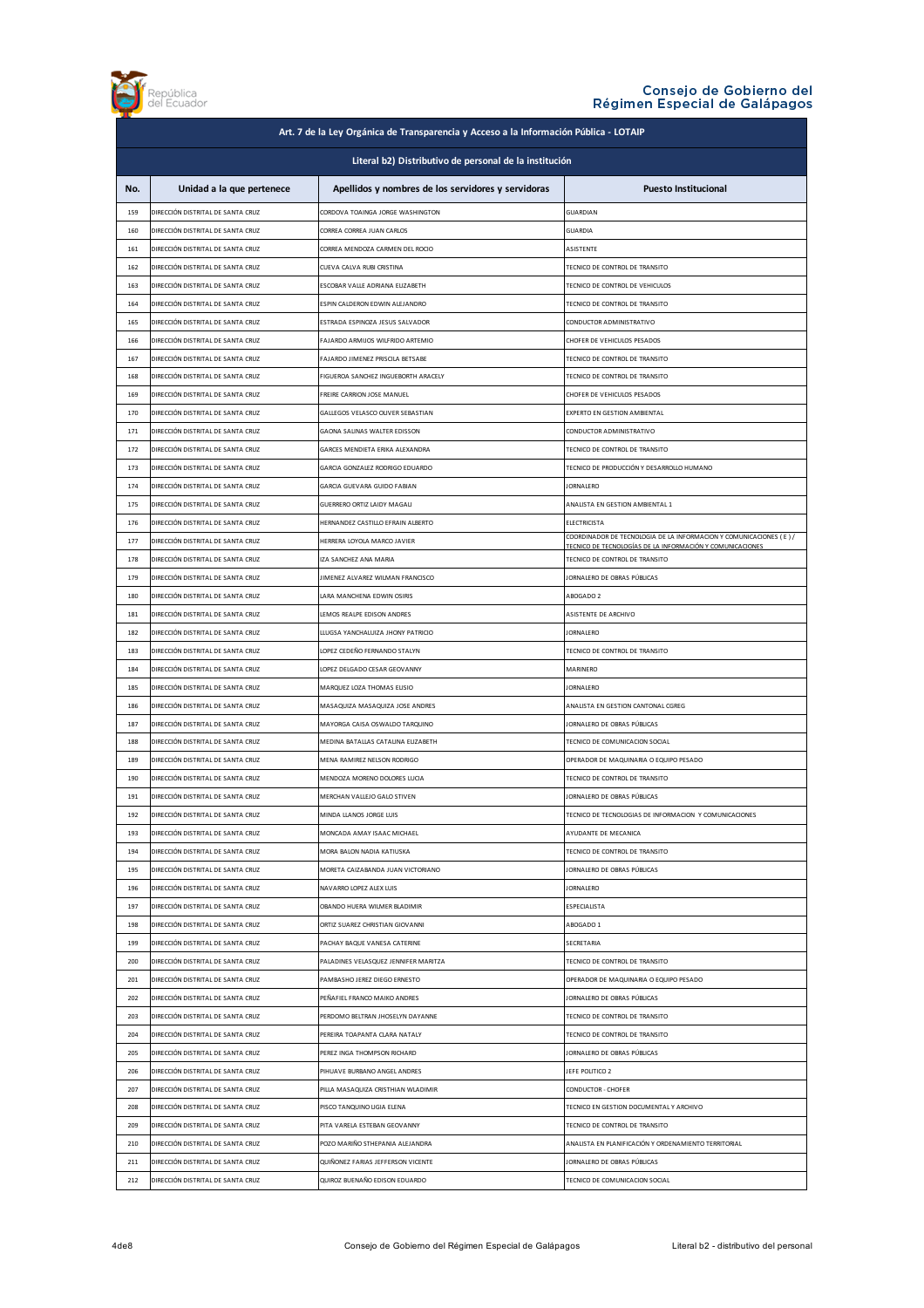

| Art. 7 de la Ley Orgánica de Transparencia y Acceso a la Información Pública - LOTAIP |                                                                        |                                                             |                                                                       |
|---------------------------------------------------------------------------------------|------------------------------------------------------------------------|-------------------------------------------------------------|-----------------------------------------------------------------------|
| Literal b2) Distributivo de personal de la institución                                |                                                                        |                                                             |                                                                       |
| No.                                                                                   | Unidad a la que pertenece                                              | Apellidos y nombres de los servidores y servidoras          | <b>Puesto Institucional</b>                                           |
| 213                                                                                   | DIRECCIÓN DISTRITAL DE SANTA CRUZ                                      | RACINES SANTAMARIA LUIS ALBERTO                             | ANALISTA DE TALENTO HUMANO 2                                          |
| 214                                                                                   | DIRECCIÓN DISTRITAL DE SANTA CRUZ                                      | RAMIREZ SALAZAR DAGMAR STEFANY                              | TECNICO DE CONTROL DE TRANSITO                                        |
| 215                                                                                   | DIRECCIÓN DISTRITAL DE SANTA CRUZ                                      | RAMON HERRERA LAURA NATALI                                  | ANALISTA EN DESARROLLO HUMANO                                         |
| 216                                                                                   | DIRECCIÓN DISTRITAL DE SANTA CRUZ                                      | ROBALINO GARCES EDGAR ROLANDO                               | TECNICO DE CONTROL DE TRANSITO                                        |
| 217                                                                                   | DIRECCIÓN DISTRITAL DE SANTA CRUZ                                      | ROBALINO TORO NESTOR ELIAS                                  | ANALISTA DE COMISARIA                                                 |
| 218                                                                                   | DIRECCIÓN DISTRITAL DE SANTA CRUZ                                      | ROSERO BETANCOURT ARMANDO                                   | CHOFER DE VEHICULOS PESADOS                                           |
| 219                                                                                   | DIRECCIÓN DISTRITAL DE SANTA CRUZ                                      | SALAZAR CHOEZ NELSON EFRAIN                                 | TECNICO DE CONTROL DE TRANSITO                                        |
|                                                                                       |                                                                        | SALINAS BASTIDAS ALEXIS STEVEN                              |                                                                       |
| 220<br>221                                                                            | DIRECCIÓN DISTRITAL DE SANTA CRUZ<br>DIRECCIÓN DISTRITAL DE SANTA CRUZ | SANCHEZ CALVA PASCUAL ALEJANDRO                             | JORNALERO DE OBRAS PÚBLICAS<br>OPERADOR DE MAQUINARIA O EQUIPO PESADO |
| 222                                                                                   | DIRECCIÓN DISTRITAL DE SANTA CRUZ                                      | SANCHEZ CHAVEZ HENRY RODOLFO                                | AYUDANTE DE MECANICA                                                  |
|                                                                                       |                                                                        |                                                             |                                                                       |
| 223                                                                                   | DIRECCIÓN DISTRITAL DE SANTA CRUZ                                      | SANCHEZ SILVA KELVIN YUVI                                   | TECNICO DE CONTROL DE TRANSITO                                        |
| 224                                                                                   | DIRECCIÓN DISTRITAL DE SANTA CRUZ                                      | SANDOVAL VASQUEZ LUIS ABNER                                 | TECNICO DE RECAUDACION                                                |
| 225                                                                                   | DIRECCIÓN DISTRITAL DE SANTA CRUZ                                      | SANMARTIN BETANCOURT MAULME ITALO                           | TECNICO DE OBRAS PÚBLICAS                                             |
| 226                                                                                   | DIRECCIÓN DISTRITAL DE SANTA CRUZ                                      | SERRANO CISNEROS GABY ANDREA                                | ANALISTA DE TURISMO                                                   |
| 227                                                                                   | DIRECCIÓN DISTRITAL DE SANTA CRUZ                                      | SISA MONCADA JOSE SEBASTIAN                                 | JORNALERO DE OBRAS PÚBLICAS                                           |
| 228                                                                                   | DIRECCIÓN DISTRITAL DE SANTA CRUZ                                      | SOTOMAYOR ROBLES ERIK RENAN                                 | ANALISTA DE CONTROL DE VEHÍCULOS                                      |
| 229                                                                                   | DIRECCIÓN DISTRITAL DE SANTA CRUZ                                      | TIPAN SARCHE CRISTIAN PATRICIO                              | OPERADOR DE MOTONIVELADORA                                            |
| 230                                                                                   | DIRECCIÓN DISTRITAL DE SANTA CRUZ                                      | TOCALEMA VALENCIA ANGEL MANUEL                              | TECNICO DE CONTROL DE TRANSITO                                        |
| 231                                                                                   | DIRECCIÓN DISTRITAL DE SANTA CRUZ                                      | TORRES BALSECA FRANCISCO GABRIEL                            | CHOFER DE VEHICULOS PESADOS                                           |
| 232                                                                                   | DIRECCIÓN DISTRITAL DE SANTA CRUZ                                      | TORRES CHINGA EVA BELEN                                     | TENIENTE POLITICO                                                     |
| 233                                                                                   | DIRECCIÓN DISTRITAL DE SANTA CRUZ                                      | UÑOG ROMERO ANGEL MARIA                                     | <b>JORNALERO</b>                                                      |
| 234                                                                                   | DIRECCIÓN DISTRITAL DE SANTA CRUZ                                      | VALENCIA VALENCIA LUIS FERNANDO                             | TECNICO DE MANTENIMIENTO                                              |
| 235                                                                                   | DIRECCIÓN DISTRITAL DE SANTA CRUZ                                      | VALLE GOROZABEL DARWIN ALEXANDER                            | GUARDALMACEN                                                          |
| 236                                                                                   | DIRECCIÓN DISTRITAL DE SANTA CRUZ                                      | VELIZ MORRILLO NANCY LORENA                                 | ASISTENTE FINANCIERO                                                  |
| 237                                                                                   | DIRECCIÓN DISTRITAL DE SANTA CRUZ                                      | VILLACIS MANZANO FREDDY MIGUEL                              | TECNICO DE OBRAS PÚBLICAS                                             |
| 238                                                                                   | DIRECCIÓN DISTRITAL DE SANTA CRUZ                                      | VILLAFUERTE MANRIQUE JOSE LUIS                              | AYUDANTE                                                              |
| 239                                                                                   | DIRECCIÓN DISTRITAL DE SANTA CRUZ                                      | VILLAMAR COCHA CRISTIAN FERNANDO                            | TECNICO DE CONTROL DE TRANSITO                                        |
| 240                                                                                   | DIRECCIÓN DISTRITAL DE SANTA CRUZ                                      | VIVANCO ORDOÑEZ FLAVIO PATRICIO                             | OPERADOR DE MAQUINARIA O EQUIPO PESADO                                |
| 241                                                                                   | DIRECCIÓN DISTRITAL DE SANTA CRUZ                                      | YAGUARGOS OCAÑA JOSE ANASTACIO                              | ANALISTA DE PRESUPUESTO PROVINCIAL                                    |
| 242                                                                                   | DIRECCIÓN DISTRITAL DE SANTA CRUZ                                      | ZAMBRANO CASTRO SIXTO ROLANDO                               | <b>GUARDIA</b>                                                        |
| 243                                                                                   | DIRECCIÓN DISTRITAL DE SANTA CRUZ                                      | ZUÑIGA VIVANCO LUIS ALBERTO                                 | ANALISTA EN TECNOLOGÍAS DE LA INFORMACIÓN Y COMUNICACIÓN 1            |
| 244                                                                                   | DIRECCIÓN DISTRITAL DE ISABELA                                         | FLORES VALLADARES ALEXIS XAVIER                             | DIRECTOR/A DISTRITAL DE ISABELA                                       |
| 245                                                                                   | DIRECCIÓN DISTRITAL DE ISABELA                                         | BURI MOROCHO MANUEL ROLANDO                                 | <b>GUARDIAN</b>                                                       |
| 246                                                                                   | DIRECCIÓN DISTRITAL DE ISABELA                                         | BRIONES SUAREZ GEOVANNY                                     | JORNALERO DE OBRAS PÚBLICAS                                           |
| 247                                                                                   | DIRECCIÓN DISTRITAL DE ISABELA                                         | BONE CHASING SEGUNDO FRANCISCO                              | OPERADOR DE MAQUINARIA O EQUIPO PESADO                                |
| 248                                                                                   | DIRECCIÓN DISTRITAL DE ISABELA                                         | CABRERA SUAREZ CINDY MARISOL                                | ABOGADO 2                                                             |
| 249                                                                                   | DIRECCIÓN DISTRITAL DE ISABELA                                         | CAIZA CARTAGENA DANIEL NATALI                               | CHOFER DE VEHICULOS PESADOS                                           |
| 250                                                                                   | DIRECCIÓN DISTRITAL DE ISABELA                                         | CASTILLO REVELO MAYRA ELIZABETH                             | TECNICO DE CONTROL DE TRANSITO                                        |
| 251                                                                                   | DIRECCIÓN DISTRITAL DE ISABELA                                         | CARTAGENA JARAMILLO EDWIN MAURICIO                          | TÉCNICO DE CONTROL DE TRÁNSITO                                        |
| 252                                                                                   | DIRECCIÓN DISTRITAL DE ISABELA                                         | COLCHA CAJAMARCA ALBA JANETH                                | TECNICO DE CONTROL DE TRANSITO                                        |
| 253                                                                                   | DIRECCIÓN DISTRITAL DE ISABELA                                         | FRANCO GUERRERO VANESSA AUXILIADORA                         | TECNICO DE CONTROL DE TRANSITO                                        |
| 254                                                                                   | DIRECCIÓN DISTRITAL DE ISABELA                                         | FRANCO ZAMBRANO FERNANDO GABRIEL                            | OPERADOR DE MAQUINARIA O EQUIPO PESADO                                |
| 255                                                                                   | DIRECCIÓN DISTRITAL DE ISABELA                                         | GARCÍA BALLESTEROS WALTER VLADIMIR                          | JEFE POLITICO 2                                                       |
| 256                                                                                   | DIRECCIÓN DISTRITAL DE ISABELA                                         | GARCIA CONSTANTE REGINA BEATRIZ                             | ANALISTA                                                              |
| 257                                                                                   | DIRECCIÓN DISTRITAL DE ISABELA                                         | GIL TUPIZA CARMINIA LETICIA                                 | TECNICO DE CONTROL DE TRANSITO                                        |
|                                                                                       |                                                                        |                                                             |                                                                       |
| 258<br>259                                                                            | DIRECCIÓN DISTRITAL DE ISABELA<br>DIRECCIÓN DISTRITAL DE ISABELA       | JARAMILLO GIL GIOVANY JESUS<br>JARAMILLO LUCAS JEORMAN RENE | CHOFER DE VEHICULOS PESADOS<br><b>JORNALERO</b>                       |
|                                                                                       |                                                                        |                                                             |                                                                       |
| 260                                                                                   | DIRECCIÓN DISTRITAL DE ISABELA                                         | JARAMILLO POMBOZA AUGUSTO FABIAN                            | OPERADOR DE MAQUINA                                                   |
| 261                                                                                   | DIRECCIÓN DISTRITAL DE ISABELA                                         | MICHUY VERDEZOTO MICHELLE ESTEFANIA                         | TENIENTE POLITICO                                                     |
| 262                                                                                   | DIRECCIÓN DISTRITAL DE ISABELA                                         | MORALES MURILLO MARTHA ESTEFNIA                             | COMISARIA NACIONAL DE POLICIA 2                                       |
| 263                                                                                   | DIRECCIÓN DISTRITAL DE ISABELA                                         | MOROCHO AGUINSACA ALCIDES MEDARDO                           | <b>GUARDIA</b>                                                        |
| 264                                                                                   | DIRECCIÓN DISTRITAL DE ISABELA                                         | MUÑOZ SUAREZ ERICK RICHARD                                  | JORNALERO DE OBRAS PÚBLICAS                                           |
| 265                                                                                   | DIRECCIÓN DISTRITAL DE ISABELA                                         | PAUTA YEPEZ VICTOR EFRAIN                                   | CONDUCTOR ADMINISTRATIVO                                              |
| 266                                                                                   | DIRECCIÓN DISTRITAL DE ISABELA                                         | QUIÑONEZ GASPAR ALFONSO RICARDO                             | JEFE DE MANTENIMIENTO                                                 |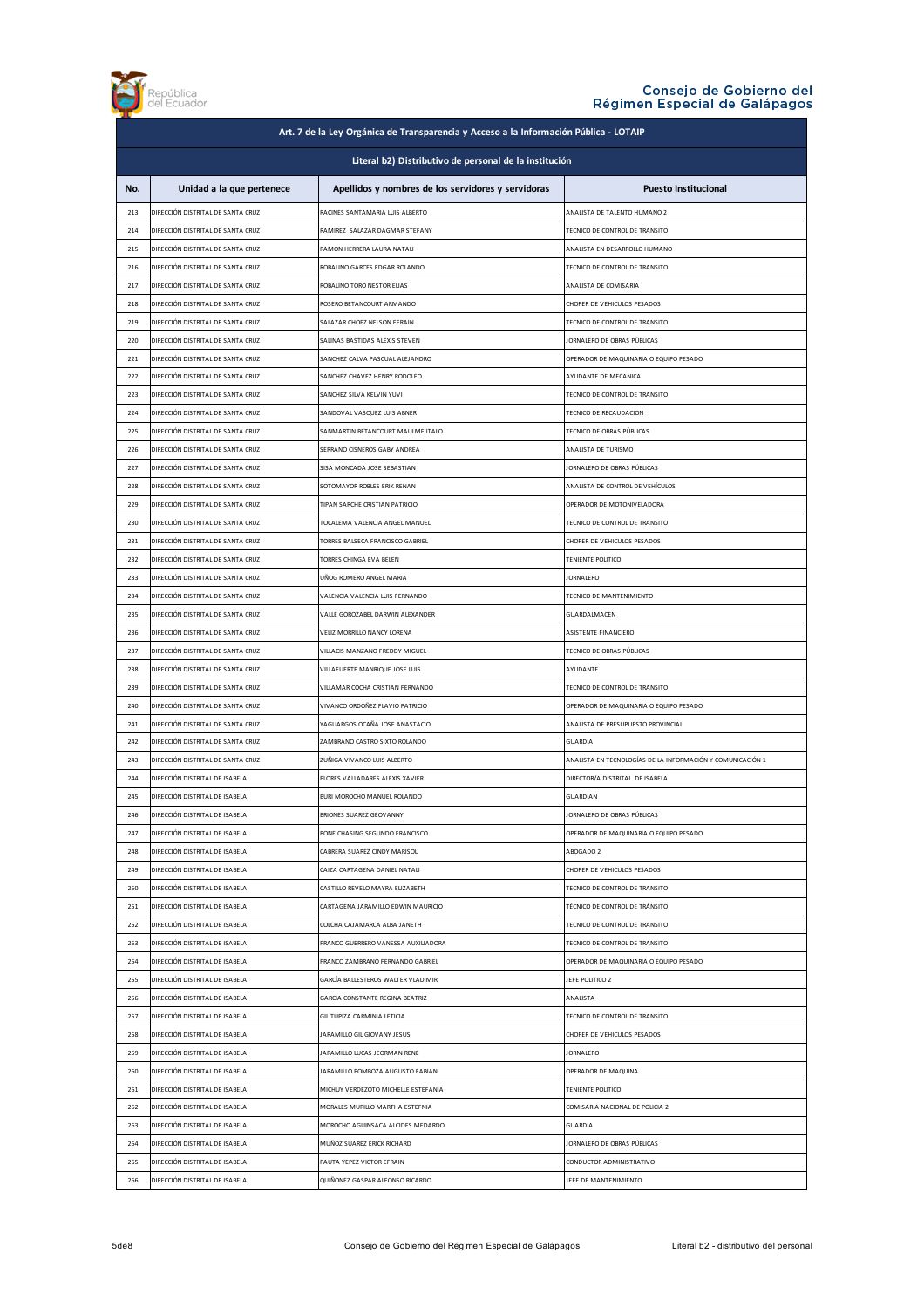

| Art. 7 de la Ley Orgánica de Transparencia y Acceso a la Información Pública - LOTAIP |                                          |                                                    |                                                         |
|---------------------------------------------------------------------------------------|------------------------------------------|----------------------------------------------------|---------------------------------------------------------|
| Literal b2) Distributivo de personal de la institución                                |                                          |                                                    |                                                         |
|                                                                                       |                                          |                                                    |                                                         |
| No.                                                                                   | Unidad a la que pertenece                | Apellidos y nombres de los servidores y servidoras | <b>Puesto Institucional</b>                             |
| 267                                                                                   | DIRECCIÓN DISTRITAL DE ISABELA           | RAMOS RAMOS EDINSON JAVIER                         | IORNALERO DE OBRAS PÚBLICAS                             |
| 268                                                                                   | DIRECCIÓN DISTRITAL DE ISABELA           | REVELO GIL ROBERTO WILLIAM                         | TECNICO DE OBRAS PÚBLICAS                               |
| 269                                                                                   | DIRECCIÓN DISTRITAL DE ISABELA           | ROSERO GIL SANDRA GABRIELA                         | GUARDALMACEN                                            |
| 270                                                                                   | DIRECCIÓN DISTRITAL DE ISABELA           | SEGURA JACOME CARLA DEL PILAR                      | TECNICO DE CONTROL DE TRANSITO                          |
| 271                                                                                   | DIRECCIÓN DISTRITAL DE ISABELA           | SOLORZANO GARCÍA ENRIQUE ALEXANDER                 | JORNALERO DE OBRAS PÚBLICAS                             |
| 272                                                                                   | DIRECCIÓN DISTRITAL DE ISABELA           | TENELEMA TUPIZA LENIN ANTONIO                      | GUARDIAN                                                |
| 273                                                                                   | DIRECCIÓN DISTRITAL DE ISABELA           | TOALA JARAMILLO ADRIANA JANNETH                    | TECNICO DE CONTROL DE TRANSITO                          |
| 274                                                                                   | DIRECCIÓN DISTRITAL DE ISABELA           | TORRES CHICA TANYA LILIA                           | ANALISTA DE PLANIFICACION Y ORDENAMIENTO TERRITORIAL    |
| 275                                                                                   | DIRECCIÓN DISTRITAL DE ISABELA           | TUPIZA CAIZA ANA LUCIA                             | SECRETARIA                                              |
| 276                                                                                   | DIRECCIÓN DISTRITAL DE ISABELA           | TUPIZA VILLAGOMEZ FREDDY STALIN                    | IORNALERO DE OBRAS PÚBLICAS                             |
| 277                                                                                   | DIRECCIÓN DISTRITAL DE ISABELA           | VALLADARES PALACIOS JUAN CARLOS                    | CHOFER DE VEHICULOS PESADOS                             |
| 278                                                                                   | DIRECCIÓN DISTRITAL DE ISABELA           | VEGA PILAMUNGA CESAR ANIBAL                        | GUARDIAN                                                |
| 279                                                                                   | DIRECCIÓN DISTRITAL DE ISABELA           | <b>FPEZ CHUNGA IOFFRE IONATHAN</b>                 | <b>IORNALERO</b>                                        |
| 280                                                                                   | DIRECCIÓN DISTRITAL DE ISABELA           | YEPEZ SANDOVAL JOFRE ALFREDO                       | OPERADOR DE MAQUINA                                     |
| 281                                                                                   | DIRECCIÓN DISTRITAL DE ISABELA           | YEPEZ SANDOVAL TERESA DE JESUS                     | ASISTENTE ADMINISTRATIVO                                |
| 282                                                                                   | DIRECCIÓN DISTRITAL DE QUITO             | <b>TOBAR HERRERA CARLOS FELIPE</b>                 | DIRECTOR DISTRITAL DE QUITO(S)/TECNICO DE TCT 1         |
| 283                                                                                   | DIRECCIÓN DISTRITAL DE QUITO             | VALDIVIESO BAHAMONDE CAROLINA                      | DIRECTOR DISTRITAL DE QUITO(I)                          |
| 284                                                                                   | DIRECCIÓN DISTRITAL DE QUITO             | GALVEZ PEÑAHERRERA ALEXANDRA ELIZABETH             | COORDINADOR                                             |
| 285                                                                                   | DIRECCIÓN DISTRITAL DE QUITO             | CHAVEZ NINAHUALPA LUIS MIGUEL                      | MENSAJERO                                               |
| 286                                                                                   | DIRECCIÓN DISTRITAL DE QUITO             | DUEÑAS REYES SANTIAGO PATRICIO                     | TECNICO DE CONTROL DE TRANSITO                          |
| 287                                                                                   | DIRECCIÓN DISTRITAL DE QUITO             | ENRIQUEZ MEDIAVILLA JOSE RAMIRO                    | CONDUCTOR ADMINISTRATIVO                                |
| 288                                                                                   | DIRECCIÓN DISTRITAL DE QUITO             | PRADO DIAZ JOSE ANTONIO                            | TECNICO DE CONTROL DE TRANSITO                          |
| 289                                                                                   | DIRECCIÓN DISTRITAL DE QUITO             | <b>GAONA TORRES BELGICA</b>                        | ANALISTA TECNICO                                        |
| 290                                                                                   | DIRECCIÓN DISTRITAL DE QUITO             | GUARANDA MENDEZ GUILLERMO GONZALO                  | CONDUCTOR ADMINISTRATIVO                                |
| 291                                                                                   | DIRECCIÓN DISTRITAL DE QUITO             | MORA LARA MARGARITA LILIANA                        | SECRETARIA                                              |
| 292                                                                                   | DIRECCIÓN DISTRITAL DE QUITO             | SANCHEZ ANDRADE JACKSON CHRISTIAN                  | TECNICO DE CONTROL DE TRANSITO 2                        |
| 293                                                                                   | DIRECCIÓN DISTRITAL DE QUITO             | TERAN PALLO JORGE ENRIQUE                          | TECNICO DE CONTROL DE TRANSITO                          |
| 294                                                                                   | DIRECCIÓN DISTRITAL DE QUITO             | JAIME BURGOS EMILY ALEJANDRA                       | TECNICO DE CONTROL DE TRANSITO                          |
| 295                                                                                   | DIRECCIÓN DISTRITAL DE QUITO             | RODRIGUEZ BALLESTEROS VERONICA ALEXANDRA           | TECNICO DE CONTROL DE TRANSITO                          |
| 296                                                                                   | DIRECCIÓN DISTRITAL DE QUITO             | SALVADOR MAYORGA JULIA STEPHANIE                   | ANALISTA EN TECNOLOGÍAS DE INFORMACIÓN Y COMUNICACIÓN 1 |
| 297                                                                                   | DIRECCIÓN DISTRITAL DE GUAYAQUIL         | MENDOZA CASTRO ANGELA ROSA                         | DIRECTORA DISTRITAL DE GUAYAQUIL                        |
| 298                                                                                   | DIRECCIÓN DISTRITAL DE GUAYAQUIL         | CAPUZ QUIMIS GEORGE FRANKLIN                       | ANALISTA EN GESTION DE ENLACE CGREG                     |
| 299                                                                                   | DIRECCIÓN DISTRITAL DE GUAYAQUIL         | ALVARADO OLMEDO SILVIA ELIZABETH                   | TECNICO DE TCT 1                                        |
| 300                                                                                   | DIRECCIÓN DISTRITAL DE GUAYAQUIL         | FUENTES PARDO MAYRA FERNANDA                       | TECNICO DE CONTROL DE TRANSITO 2                        |
| 301                                                                                   | DIRECCIÓN DISTRITAL DE GUAYAQUIL         | HERRERA SORIANO PATRICIO FERNANDO                  | TECNICO DE CONTROL DE TRANSITO 2                        |
| 302                                                                                   | DIRECCIÓN DISTRITAL DE GUAYAQUIL         | VALVERDE CHICAIZA AXEL VICTOR                      | TÉCNICO DE CONTROL DE TRÁNSITO                          |
| 303                                                                                   | DIRECCIÓN DISTRITAL DE GUAYAQUIL         | FIALLOS VERGARA ZOILA ALEJANDRA                    | TÉCNICO DE CONTROL DE TRÁNSITO                          |
| 304                                                                                   | DIRECCIÓN DISTRITAL DE GUAYAQUIL         | DAVALOS AMAY DANIELA ELIZABETH                     | TÉCNICO DE CONTROL DE TRÁNSITO                          |
| 305                                                                                   | DIRECCIÓN DISTRITAL DE GUAYAQUIL         | BUENAÑO RICAURTE HENRY LEONARD                     | TÉCNICO DE CONTROL DE TRÁNSITO                          |
| 306                                                                                   | DIRECCIÓN DISTRITAL DE GUAYAQUIL         | JAIME ANTEPARA ANA GABRIELA                        | TÉCNICO DE CONTROL DE TRÁNSITO                          |
| 307                                                                                   | DIRECCIÓN DISTRITAL DE GUAYAQUIL         | SOTAMBA GANDO ANTHONY JOSE                         | TÉCNICO DE CONTROL DE TRÁNSITO                          |
| 308                                                                                   | DIRECCIÓN DISTRITAL DE GUAYAQUIL         | MENDIETA GUAMANQUISHPE ANITA MARCELA               | TÉCNICO DE CONTROL DE TRÁNSITO 2                        |
| 309                                                                                   | DIRECCIÓN DISTRITAL DE GUAYAQUIL         | NAVARRETE ZUÑIGA ALICIA CELENE                     | ASISTENTE ADMINISTRATIVO                                |
| 310                                                                                   | DIRECCIÓN DISTRITAL DE GUAYAQUIL         | PERDOMO PERALTA ELIZABETH NOEMI                    | SECRETARIA DE DIRECCCIÓN                                |
| 311                                                                                   | DIRECCIÓN DISTRITAL DE GUAYAQUIL         | TOSCANO RAMIREZ LUIS GABRIEL                       | TÉCNICO DE CONTROL DE TRÁNSITO 2                        |
| 312                                                                                   | DIRECCIÓN DISTRITAL DE GUAYAQUIL         | TORRES FARIAS JOSE ANTONIO                         | CONDUCTOR ADMINISTRATIVO                                |
|                                                                                       | PROCESOS ADMINISTRATIVOS/NIVEL OPERATIVO |                                                    |                                                         |
| 313                                                                                   | DIRECCION DE ASESORIA JURIDICA           | SAMANIEGO TORRES MIGUEL OCTAVIO                    | DIRECTOR DE ASESORIA JURIDICA                           |
| 314                                                                                   | DIRECCION DE ASESORIA JURIDICA           | FLORES CARDENAS SHIRLEY AZUCENA                    | ABOGADO 2                                               |
| 315                                                                                   | DIRECCION DE ASESORIA JURIDICA           | LOAIZA ALVARADO MAY CATALINA                       | ABOGADO                                                 |
| 316                                                                                   | DIRECCION DE ASESORIA JURIDICA           | MASAQUIZA JEREZ SEBASTIAN ISAI                     | ABOGADO 1                                               |
| 317                                                                                   | DIRECCION DE ASESORIA JURIDICA           | MEDIAVILLA VALENZUELA ARIEL                        | ABOGADO 2                                               |
| 318                                                                                   | DIRECCION DE ASESORIA JURIDICA           | PALMA AGUAS XIMENA PATRICIA                        | ABOGADO 2                                               |
| 319                                                                                   | DIRECCION DE ASESORIA JURIDICA           | RIVAS GRANDA LESLIE PAULETTE                       | ASISTENTE DE ASESORIA JURIDICA                          |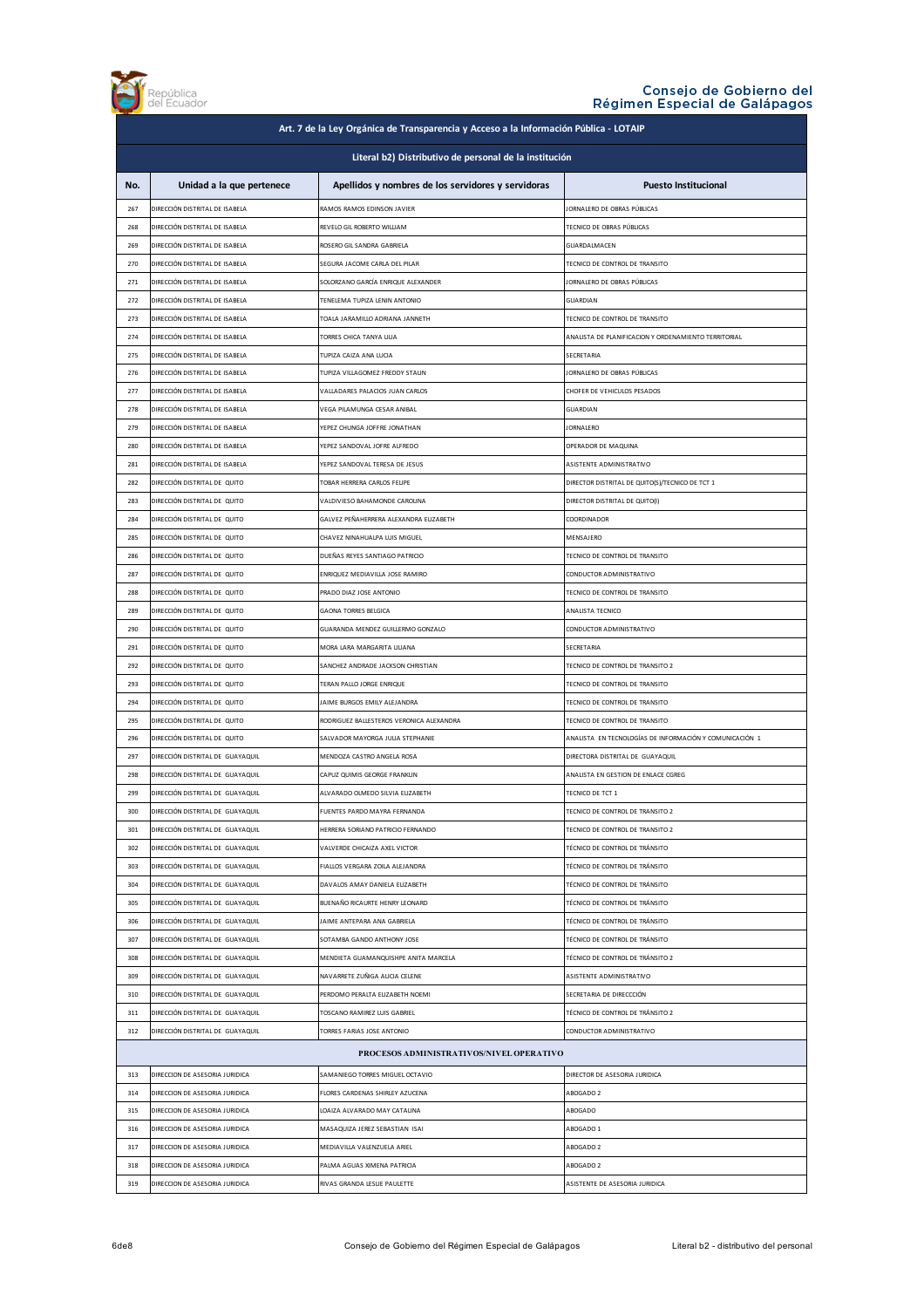

|                                                        | Art. 7 de la Ley Orgánica de Transparencia y Acceso a la Información Pública - LOTAIP |                                                                    |                                                                            |  |
|--------------------------------------------------------|---------------------------------------------------------------------------------------|--------------------------------------------------------------------|----------------------------------------------------------------------------|--|
| Literal b2) Distributivo de personal de la institución |                                                                                       |                                                                    |                                                                            |  |
| No.                                                    | Unidad a la que pertenece                                                             | Apellidos y nombres de los servidores y servidoras                 | <b>Puesto Institucional</b>                                                |  |
| 320                                                    | UNIDAD DE COMUNICACIÓN SOCIAL                                                         | JACOME SEGOVIA DANIEL                                              | COMUNICADORA SOCIAL-JEFE                                                   |  |
| 321                                                    | UNIDAD DE COMUNICACIÓN SOCIAL                                                         | BALLESTEROS GUTIERREZ ROSA MERCEDES                                | SECRETARIA                                                                 |  |
| 322                                                    | UNIDAD DE COMUNICACIÓN SOCIAL                                                         | MEDIAVILLA VALENZUELA VICTORIA CLEMENTINA                          | COMUNICADORA SOCIAL-PERIODISTA                                             |  |
| 323                                                    | UNIDAD DE COMUNICACIÓN SOCIAL                                                         | CRIOLLO HOLGUIN LUIS ALBERTO                                       | ASISTENTE ADMINISTRATIVO                                                   |  |
| 324                                                    | UNIDAD DE COMUNICACIÓN SOCIAL                                                         | ROJAS FALCONI WASHINGTON STEVEN                                    | ANALISTA DE PORTAL CIUDADANO                                               |  |
| 325                                                    | UNIDAD DE COMUNICACIÓN SOCIAL                                                         | SOTOMAYOR COBOS JORGE PATRICIO                                     | DISEÑADOR GRAFICO                                                          |  |
| 326                                                    | UNIDAD DE COMUNICACIÓN SOCIAL                                                         | AMAN CASTRO VICTORIA IRENE                                         | TECNICO DE COMUNICACION SOCIAL                                             |  |
| 327                                                    | UNIDAD DE COMUNICACIÓN SOCIAL                                                         | YUMBO JEREZ LESLIE YHANNINA                                        | TECNICO DE COMUNICACION SOCIAL                                             |  |
| 328                                                    | DIRECCIÓN ADMINISTRATIVA                                                              | MENDOZA ALCIVAR FERNANDA YAMILE                                    | DIRECTOR ADMINISTRATIVO/ANALISTA DE CONTRATACION PUBLICA                   |  |
| 329                                                    | DIRECCIÓN ADMINISTRATIVA                                                              | BADILLO MONTALVAN BETTY PAULINA                                    | ANALISTA DE CONTRATACION PUBLICA                                           |  |
| 330                                                    | DIRECCIÓN ADMINISTRATIVA                                                              | BALLESTEROS CRIOLLO BELGICA GRACIELA                               | ASISTENTE DE ARCHIVO                                                       |  |
| 331                                                    | DIRECCIÓN ADMINISTRATIVA                                                              | BASTIDAS YUMICEBA JENNY ARACELLY                                   | SECRETARIA EJECUTIVA 2                                                     |  |
| 332                                                    | DIRECCIÓN ADMINISTRATIVA                                                              | BONIFAZ MORAN VIVIANA VERONICA                                     | ANALISTA ADMINISTRATIVO JEFE                                               |  |
| 333                                                    | DIRECCIÓN ADMINISTRATIVA                                                              | CAMINO JAIME LARRY JHON                                            | CHOFER                                                                     |  |
| 334                                                    | DIRECCIÓN ADMINISTRATIVA                                                              | CATOTA MORALES JULIO FABIAN                                        | <b>GUARDIAN</b>                                                            |  |
| 335                                                    | DIRECCIÓN ADMINISTRATIVA                                                              | COSTA ANCHUNDIA KATHERINE LISSETTE                                 | ANALISTA DE CONTRATACION PUBLICA                                           |  |
| 336                                                    | DIRECCIÓN ADMINISTRATIVA                                                              | ESPAÑA HERNANDEZ ELIANA KARINA                                     | ANALISTA DE SERVICIOS INSTITUCIONALES 1                                    |  |
| 337                                                    | DIRECCIÓN ADMINISTRATIVA                                                              | GUAMANQUISHPE SANDOVAL RIGOBERTO DANIEL                            | <b>GUARDIAN</b>                                                            |  |
| 338                                                    | DIRECCIÓN ADMINISTRATIVA                                                              | GUERRERO JARAMILLO JEFERSON ULISES                                 | CONDUCTOR ADMINISTRATIVO                                                   |  |
| 339                                                    | DIRECCIÓN ADMINISTRATIVA                                                              | GUERRERO JARAMILLO SERGIO JAVIER                                   | CONDUCTOR ADMINISTRATIVO                                                   |  |
| 340                                                    | DIRECCIÓN ADMINISTRATIVA                                                              | JARA ALVARADO JOSE EDUARDO                                         | <b>GUARDIAN</b>                                                            |  |
| 341                                                    | DIRECCIÓN ADMINISTRATIVA                                                              | JUMBO CAMACHO JOSE LUIS                                            | MENSAJERO                                                                  |  |
| 342                                                    | DIRECCIÓN ADMINISTRATIVA                                                              | LEON AVILES GINO GUILLERMO                                         | TÉCNICO DE ARCHIVO                                                         |  |
| 343                                                    | DIRECCIÓN ADMINISTRATIVA                                                              | LOPEZ CRUZ LUIS GONZALO                                            | <b>CONSERJE</b>                                                            |  |
| 344                                                    | DIRECCIÓN ADMINISTRATIVA                                                              | LUCAS CAIZA RENZO ALEXANDRO                                        | CONDUCTOR ADMINISTRATIVO                                                   |  |
| 345                                                    | DIRECCIÓN ADMINISTRATIVA                                                              | MATAPUNCHO VILEMA EDGAR JAVIER                                     | GUARDALMACEN                                                               |  |
| 346                                                    | DIRECCIÓN ADMINISTRATIVA                                                              | MATAPUNCHO VILEMA JUAN ENRRI                                       | <b>GUARDIAN</b>                                                            |  |
| 347                                                    | DIRECCIÓN ADMINISTRATIVA                                                              | MOLINA ASITIMBAY ALEXIS GABRIEL                                    | AUXILIAR DE BODEGA                                                         |  |
| 348                                                    | DIRECCIÓN ADMINISTRATIVA                                                              | PARDO ESPINOSA MICHELLE ESTEFANIA                                  | ANALISTA DE COMPRAS PÚBLICAS                                               |  |
| 349                                                    | DIRECCIÓN ADMINISTRATIVA                                                              | RIVADENEIRA CHAVEZ MARIA CRISTHINA                                 | TECNICO EN GESTION DOCUMENTAL Y ARCHIVO                                    |  |
| 350                                                    | DIRECCIÓN ADMINISTRATIVA                                                              | ROMERO MEJIA JORGE ANDRES                                          | ANALISTA DE SERVICIOS INSTITUCIONALES 1                                    |  |
| 351                                                    | DIRECCIÓN ADMINISTRATIVA                                                              | SANCHEZ ORTIZ EDWIN OSWALDO                                        | <b>GUARDIAN</b>                                                            |  |
| 352                                                    | DIRECCIÓN ADMINISTRATIVA                                                              | SEGURA POSLIGUA RICARDO ORLANDO                                    | TECNICO DE MANTENIMIENTO                                                   |  |
| 353                                                    | DIRECCIÓN ADMINISTRATIVA                                                              | SIMBAÑA BALLESTEROS EDUARDO VALDOMERO                              | <b>GUARDIAN</b>                                                            |  |
| 354                                                    | DIRECCIÓN ADMINISTRATIVA                                                              | TAPIA MACHUCA JOSE ALEJANDRO                                       | <b>GUARDIA</b>                                                             |  |
| 355                                                    | DIRECCIÓN ADMINISTRATIVA                                                              | TORRES MONCAYO LIDIO CRISTOVAL                                     | GUARDIAN                                                                   |  |
| 356                                                    | DIRECCIÓN ADMINISTRATIVA                                                              | TORRES VASQUEZ ANGEL EDUARDO                                       | <b>GUARDIAN</b>                                                            |  |
| 357                                                    | DIRECCIÓN ADMINISTRATIVA                                                              | TRIVIÑO MARTINEZ PILAR DEL ROCIO                                   | ASISTENTE ADMINISTRATIVA                                                   |  |
| 358                                                    | DIRECCIÓN ADMINISTRATIVA                                                              | VERGARA CHAVEZ XAVIER EDUARDO                                      | GUARDIAN                                                                   |  |
| 359                                                    | DIRECCIÓN ADMINISTRATIVA                                                              | YOZA LAZ NARCISA CAROLINA                                          | ANALISTA DE SERVICIOS INSTITUCIONALES 2                                    |  |
| 360                                                    | DIRECCIÓN ADMINISTRATIVA                                                              | ZAVALA OLAYA HENRY                                                 | CONDUCTOR ADMINISTRATIVO                                                   |  |
| 361                                                    | DIRECCIÓN FINANCIERA                                                                  | ALTAMIRANO CAMPOS MARIA ESPERANZA                                  | DIRECTORA FINANCIERA                                                       |  |
| 362                                                    | DIRECCIÓN FINANCIERA                                                                  | ARCE BARREIRO VICTORIA PATRICIA                                    | ANALISTA DE PRESUPUESTO 2                                                  |  |
| 363                                                    | DIRECCIÓN FINANCIERA                                                                  | ACOSTA TROYA LAURA MERCEDES                                        | AUXILIAR DE ARCHIVO                                                        |  |
| 364                                                    | DIRECCIÓN FINANCIERA                                                                  | ESPINOZA FALCONI CINTHYA MARLENE                                   | ANALISTA DE CONTABILIDAD 2                                                 |  |
| 365                                                    | DIRECCIÓN FINANCIERA                                                                  | BALLESTEROS BUENAÑO GUIDO FABRICIO                                 | CONTADOR GENERAL                                                           |  |
| 366                                                    | DIRECCIÓN FINANCIERA                                                                  | COBOS ZAVALA KARINA DORA                                           | ANALISTA DE TESORERIA                                                      |  |
| 367                                                    | DIRECCIÓN FINANCIERA                                                                  | FREIRE GRANDA LAURA GABRIELA                                       | ANALISTA DE CONTABILIDAD 1                                                 |  |
|                                                        |                                                                                       |                                                                    |                                                                            |  |
| 368<br>369                                             | DIRECCIÓN FINANCIERA<br>DIRECCIÓN FINANCIERA                                          | GALARZA ZAMBRANO LILIAN LISSETTE<br>MONCAYO SALINAS ARIANA LIZBEET | ASISTENTE DE DIRECCION<br>ASISTENTE FINANCIERA                             |  |
|                                                        |                                                                                       |                                                                    |                                                                            |  |
| 370                                                    | DIRECCIÓN FINANCIERA                                                                  | ESCARABAY BASTIDAS CARLOS FERNANDO                                 | <b>TESORERO 2</b>                                                          |  |
| 371                                                    | DIRECCIÓN FINANCIERA<br>UNIDAD DE TECNOLOGÍAS DE LA INFORMACIÓN Y                     | RAMIREZ PEREZ ESTHER ELIZABETH                                     | RECAUDADOR<br>COORDINADOR DE TECNOLOGIA DE LA INFORMACION Y COMUNICACIONES |  |
| 372                                                    | <u>COMUNICACIÓN</u><br>UNIDAD DE TECNOLOGÍAS DE LA INFORMACIÓN Y                      | COBOS COBOS MONICA PATRICIA                                        | (SALIENTE)                                                                 |  |
| 373                                                    | COMUNICACIÓN                                                                          | BALLESTEROS CORREA SIMON CESAR                                     | ANALISTA EN TECNOLOGÍAS DE INFORMACIÓN Y COMUNICACIÓN 1                    |  |